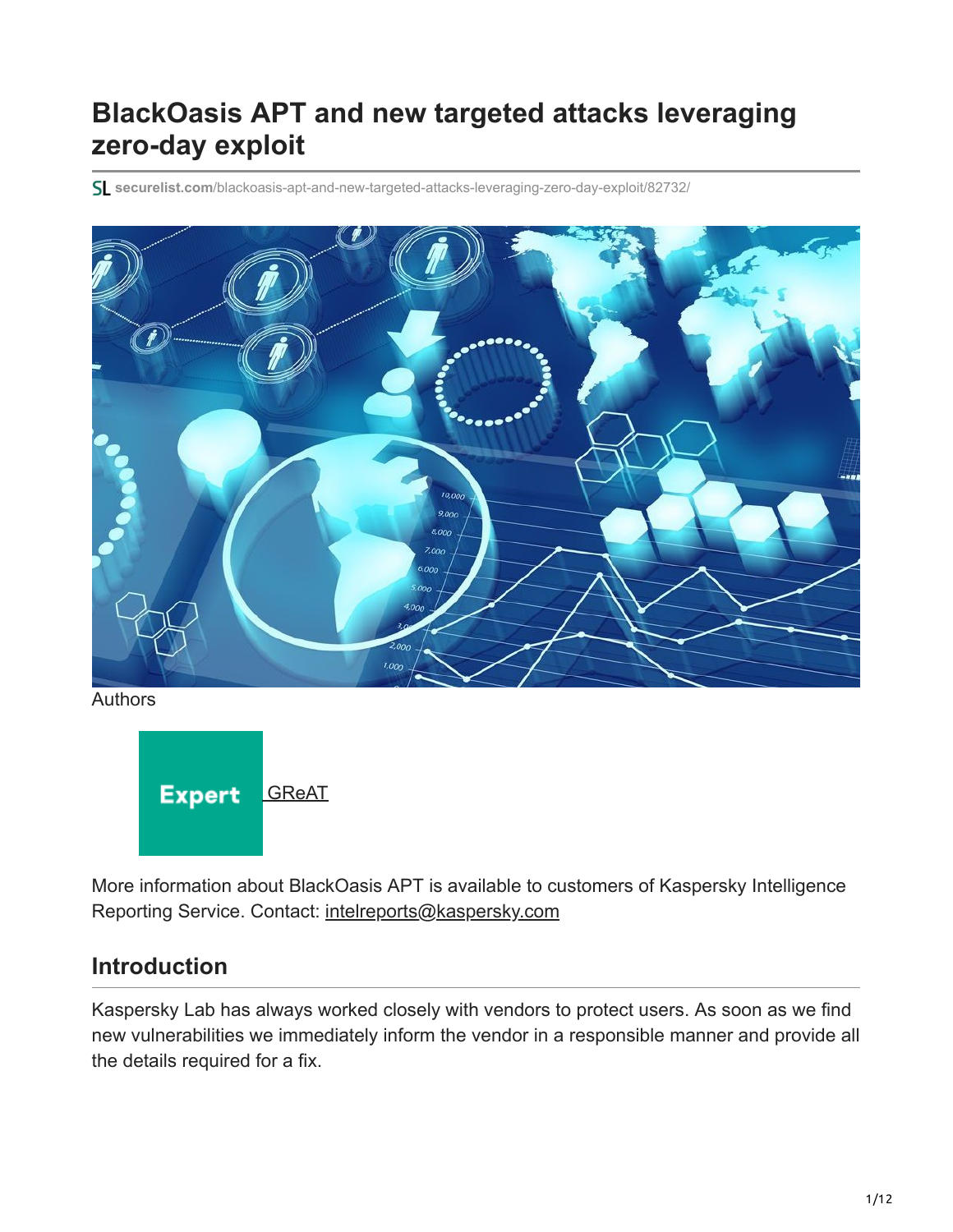On October 10, 2017, Kaspersky Lab's advanced exploit prevention systems identified a new Adobe Flash zero day exploit used in the wild against our customers. The exploit was delivered through a Microsoft Office document and the final payload was the latest version of [FinSpy malware. We have reported the bug to Adobe who assigned it CVE-2017-11292 and](https://helpx.adobe.com/security/products/flash-player/apsb17-32.html) released a patch earlier today:

# **Vulnerability details**

| <b>Vulnerability Category</b> | <b>Vulnerability Impact</b> | <b>Severity</b> | <b>CVE Number</b> |
|-------------------------------|-----------------------------|-----------------|-------------------|
| <b>Type Confusion</b>         | Remote Code Execution       | Critical        | $CCVE-2017-11292$ |

# Acknowledgments

Adobe would like to thank Anton Ivanov of Kaspersky Labs for reporting this issue and for working with Adobe to help protect our customers.

So far only one attack has been observed in our customer base, leading us to believe the number of attacks are minimal and highly targeted.

Analysis of the payload allowed us to confidently link this attack to an actor we track as "BlackOasis". We are also highly confident that BlackOasis was also responsible for another zero day exploit (CVE-2017-8759) discovered by **[FireEye](https://www.fireeye.com/blog/threat-research/2017/09/zero-day-used-to-distribute-finspy.html)** in September 2017. The FinSpy payload used in the current attacks (CVE-2017-11292) shares the same command and control (C2) server as the payload used with CVE-2017-8759 uncovered by FireEye.

## **BlackOasis Background**

We first became aware of BlackOasis' activities in May 2016, while investigating another Adobe Flash zero day. On May 10, 2016, Adobe [warned](https://helpx.adobe.com/security/products/flash-player/apsa16-02.html) of a vulnerability (CVE-2016-4117) affecting Flash Player 21.0.0.226 and earlier versions for Windows, Macintosh, Linux, and Chrome OS. The vulnerability was actively being exploited in the wild.

Kaspersky Lab was able to identify a sample exploiting this vulnerability that was uploaded to a multi scanner system on May 8, 2016. The sample, in the form of an RTF document, exploited CVE-2016-4117 to download and install a program from a remote C&C server. Although the exact payload of the attack was no longer in the C&C, the same server was hosting multiple FinSpy installation packages.

Leveraging data from Kaspersky Security Network, we identified two other similar exploit chains used by BlackOasis in June 2015 which were zero days at the time. Those include CVE-2015-5119 and CVE-2016-0984, which were patched in July 2015 and February 2016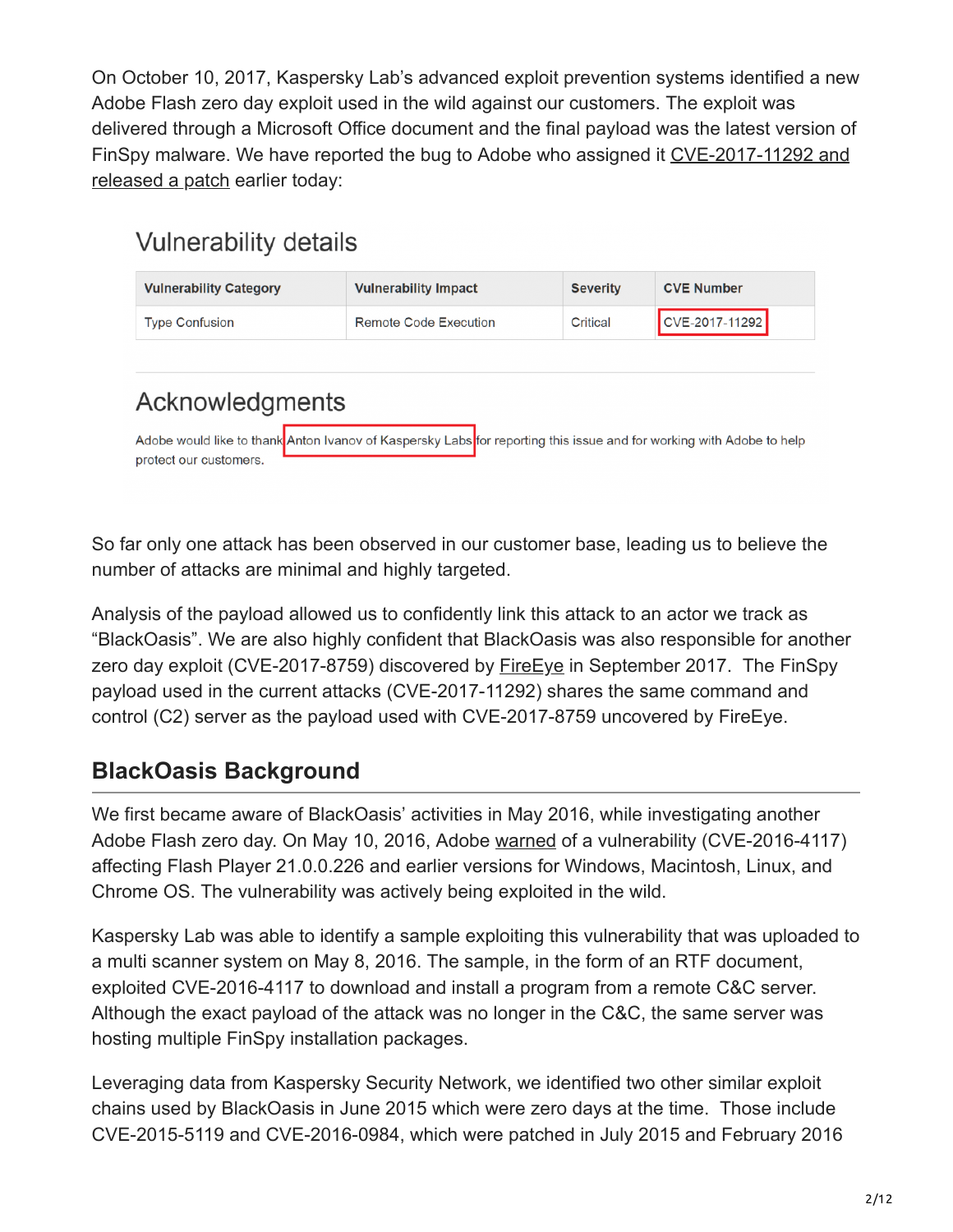respectively. These exploit chains also delivered FinSpy installation packages.

Since the discovery of BlackOasis' exploitation network, we've been tracking this threat actor with the purpose of better understanding their operations and targeting and have seen a couple dozen new attacks. Some lure documents used in these attacks are shown below:

|                            |                                          |               |                                                                                                                                                                                                                                                                                                                                                                                                                                                                                                                                             | myStory (Protected View) - Word |                 |               |             |  |  | x       |  |  |  |  |
|----------------------------|------------------------------------------|---------------|---------------------------------------------------------------------------------------------------------------------------------------------------------------------------------------------------------------------------------------------------------------------------------------------------------------------------------------------------------------------------------------------------------------------------------------------------------------------------------------------------------------------------------------------|---------------------------------|-----------------|---------------|-------------|--|--|---------|--|--|--|--|
| <b>HOME</b><br><b>FILE</b> | <b>INSERT</b>                            | <b>DESIGN</b> | PAGE LAYOUT                                                                                                                                                                                                                                                                                                                                                                                                                                                                                                                                 | <b>REFERENCES</b>               | <b>MAILINGS</b> | <b>REVIEW</b> | <b>VIEW</b> |  |  | Sign in |  |  |  |  |
|                            |                                          |               | The condition of the condition of the condition of the condition of $\mathbf{5}$ condition on $\mathbf{6}$ conditions                                                                                                                                                                                                                                                                                                                                                                                                                       |                                 |                 |               |             |  |  |         |  |  |  |  |
|                            |                                          |               |                                                                                                                                                                                                                                                                                                                                                                                                                                                                                                                                             | My Story                        |                 |               |             |  |  |         |  |  |  |  |
|                            |                                          |               |                                                                                                                                                                                                                                                                                                                                                                                                                                                                                                                                             |                                 |                 |               |             |  |  |         |  |  |  |  |
|                            |                                          |               | Last month, 44 children died at sea trying to cross to safety from the Middle East to Europe. None of<br>them made world headlines. The world has moved on since the body of 3-year-old Alan Kurdi washed up<br>on a Turkish beach, briefly focusing the globe's attention on the crisis. According to Google Trends,<br>searches for the word "refugee" have already declined by more than half.                                                                                                                                           |                                 |                 |               |             |  |  |         |  |  |  |  |
| $\sim$                     | and fear.                                |               | Every single one of these stories throws me back to a dark time in my own life, a time of helplessness                                                                                                                                                                                                                                                                                                                                                                                                                                      |                                 |                 |               |             |  |  |         |  |  |  |  |
|                            |                                          |               | After Weeks of Bloodletting, U.S. Reaches Deal on                                                                                                                                                                                                                                                                                                                                                                                                                                                                                           |                                 |                 |               |             |  |  |         |  |  |  |  |
| 3                          | United States and Russia announced a new |               | After some of the most intense fighting between Syrian government forces and rebels in months, the                                                                                                                                                                                                                                                                                                                                                                                                                                          |                                 |                 |               |             |  |  |         |  |  |  |  |
| 4                          | Promoted By                              |               |                                                                                                                                                                                                                                                                                                                                                                                                                                                                                                                                             |                                 |                 |               |             |  |  |         |  |  |  |  |
| S                          | building for years.                      |               | I was never a refugee, but I could have been. For the first 12 years of my life, I lived in a no-man's land in<br>Beirut, on the front lines of a war that ravaged my country. I was born two years into the 15-year<br>conflict, and bombs and shelters seemed normal to me while growing up, just part of everyday life, like<br>having breakfast and going to school. We had no power or running water for days on end; stray bullets<br>periodically were fired into our apartment. Men with guns camped out on the ground floor of our |                                 |                 |               |             |  |  |         |  |  |  |  |
| w<br>PAGE 1 OF 6           |                                          |               | I often get asked why my family never left - or more pointedly, why my parents kept us there, dodging                                                                                                                                                                                                                                                                                                                                                                                                                                       |                                 | 間目              |               |             |  |  | 90%     |  |  |  |  |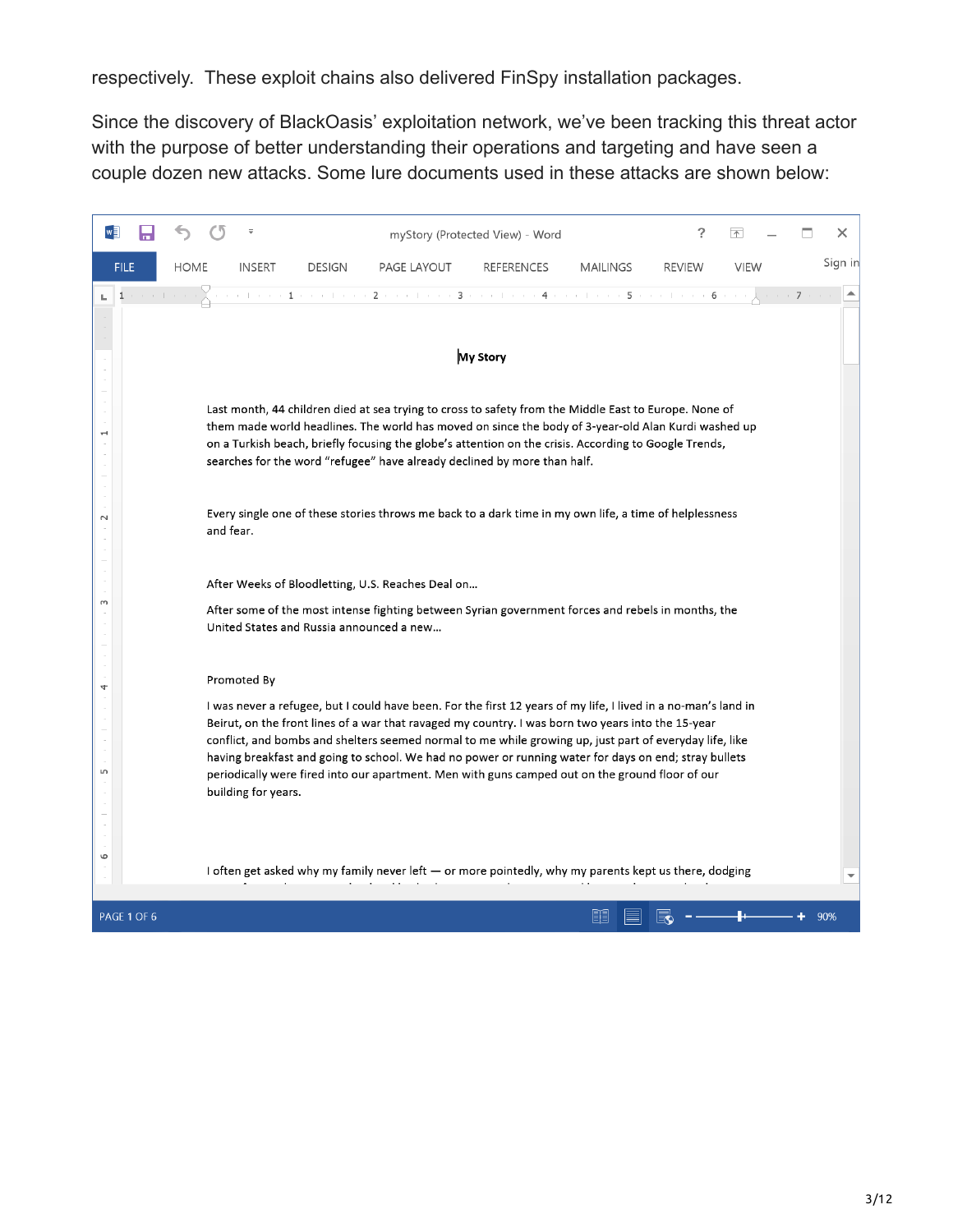# Relatório Secreto Sobre a Visita do **Presidente JES a CHINA**



Através da imprensa estatal, Angola assistiu, na última semana a visita do presidente da República a República Popular da China.

Esta visita teve como objectivo principal, de acordo com o que foi tornado público, o reforço as relações bilaterias entre os dois Países,

> 顫 e

| 最 -—|

 $+ 140%$ 

SCREEN 1 OF 5

Decoy documents used in BlackOasis attacks

To summarize, we have seen BlackOasis utilizing at least five zero days since June 2015:

- CVE-2015-5119 June 2015
- CVE-2016-0984 June 2015
- $\bullet$  CVE-2016-4117 May 2016
- CVE-2017-8759 Sept 2017
- CVE-2017-11292 Oct 2017

#### **Attacks Leveraging CVE-2017-11292**

The attack begins with the delivery of an Office document, presumably in this instance via email. Embedded within the document is an ActiveX object which contains the Flash exploit.

**FILE**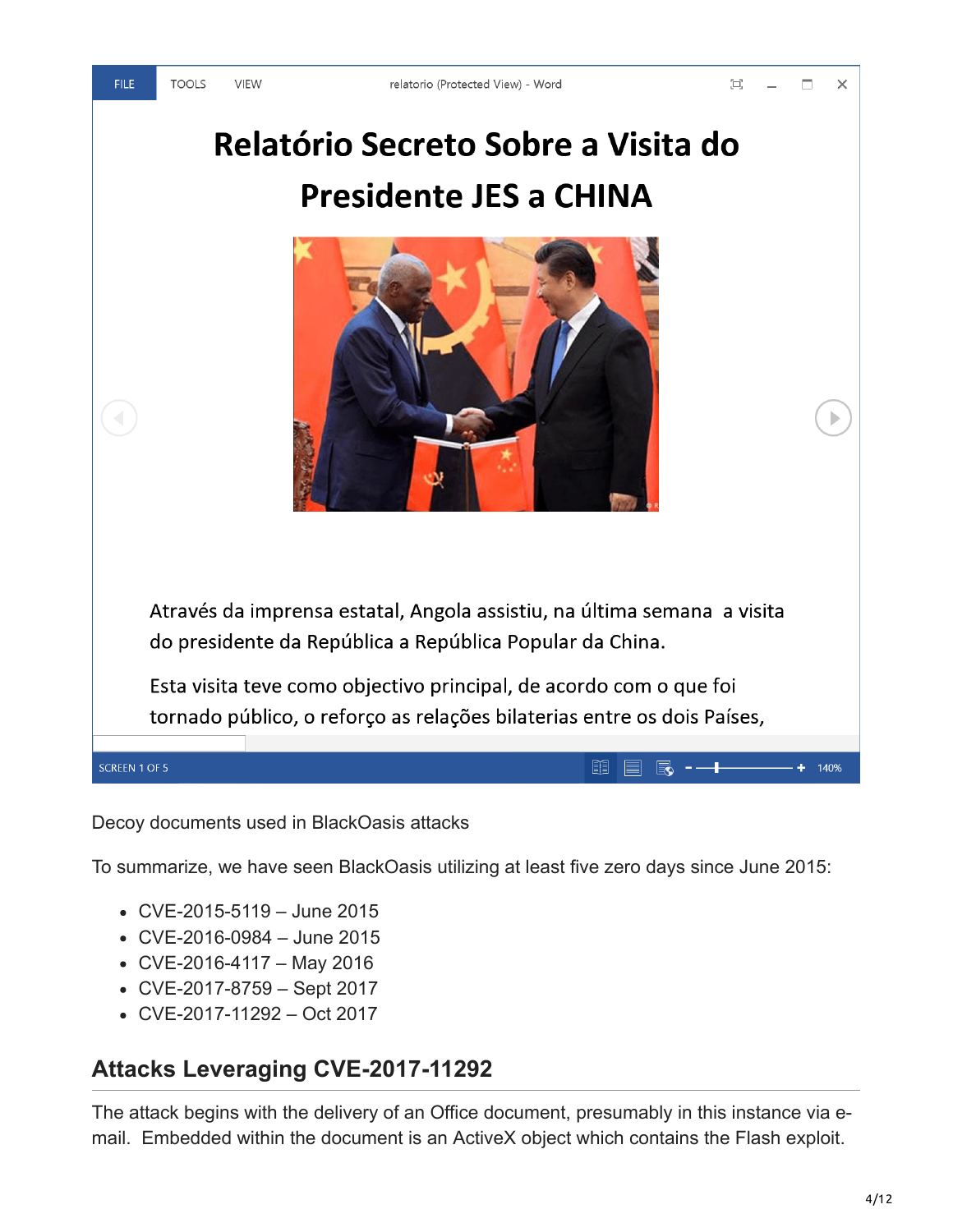

| 0000C510: |  |                                                 |  |  |  |  | fU.                                                  |
|-----------|--|-------------------------------------------------|--|--|--|--|------------------------------------------------------|
| 0000C520: |  | 66 55 03 42-00 00 46 57-53 20 03 42-00 00 48 01 |  |  |  |  | H <sub>®</sub><br>FWS V <sub>B</sub><br><b>fuvb</b>  |
| 0000C530: |  | B8 00 64 00-00 1E 01 00-44 11 19 00-00 00 7F 13 |  |  |  |  | ‼ه<br>$\triangle$ <sup>0</sup> D $\triangle$<br>≒ di |
| 0000C540: |  | CB 01 00 00-3C 72 64 66-3A 52 44 46-20 78 6D 6C |  |  |  |  | $\overline{r}$ <rdf:rdf td="" xml<=""></rdf:rdf>     |
| 0000C550: |  | 6E 73 3A 72-64 66 3D 27-68 74 74 70-3A 2F 2F 77 |  |  |  |  | $ns: rdf='http://w$                                  |
| 0000C560: |  | 77 77 2E 77-33 2E 6F 72-67 2F 31 39-39 39 2F 30 |  |  |  |  | ww.w3.org/1999/0                                     |
| 0000C570: |  | 32 2F 32 32-2D 72 64 66-2D 73 79 6E-74 61 78 2D |  |  |  |  | $2/22$ -rdf-syntax-                                  |
| 0000C580: |  | 6E 73 23 27-3E 3C 72 64-66 3A 44 65-73 63 72 69 |  |  |  |  | ns#'> <rdf:descri< td=""></rdf:descri<>              |
| 0000C590: |  | 70 74 69 6F-6E 20 72 64-66 3A 61 62-6F 75 74 3D |  |  |  |  | ption rdf:about=                                     |
| 0000C5A0: |  | 27 27 20 78-6D 6C 6E 73-3A 64 63 3D-27 68 74 74 |  |  |  |  | '' xmlns:dc='htt                                     |
| 0000C5B0: |  | 70 3A 2F 2F-70 75 72 6C-2E 6F 72 67-2F 64 63 2F |  |  |  |  | p://purl.org/dc/                                     |
| 0000C5C0: |  | 65 6C 65 6D-65 6E 74 73-2F 31 2E 31-27 3E 3C 64 |  |  |  |  | elements/1.1'> <d< td=""></d<>                       |
| 0000C5D0: |  | 63 3A 66 6F-72 6D 61 74-3E 61 70 70-6C 69 63 61 |  |  |  |  | c:format>applica                                     |
| 0000C5E0: |  | 74 69 6F 6E-2F 78 2D 73-68 6F 63 6B-77 61 76 65 |  |  |  |  | tion/x-shockwave                                     |
| 0000C5F0: |  | 2D 66 6C 61-73 68 3C 2F-64 63 3A 66-6F 72 6D 61 |  |  |  |  | -flash                                               |
| 0000C600: |  | 74 3E 3C 64-63 3A 74 69-74 6C 65 3E-41 64 6F 62 |  |  |  |  | t> <dc:title>Adob</dc:title>                         |

#### **Flash object in the .docx file, stored in uncompressed format**

The Flash object contains an ActionScript which is responsible for extracting the exploit using a custom packer seen in other FinSpy exploits.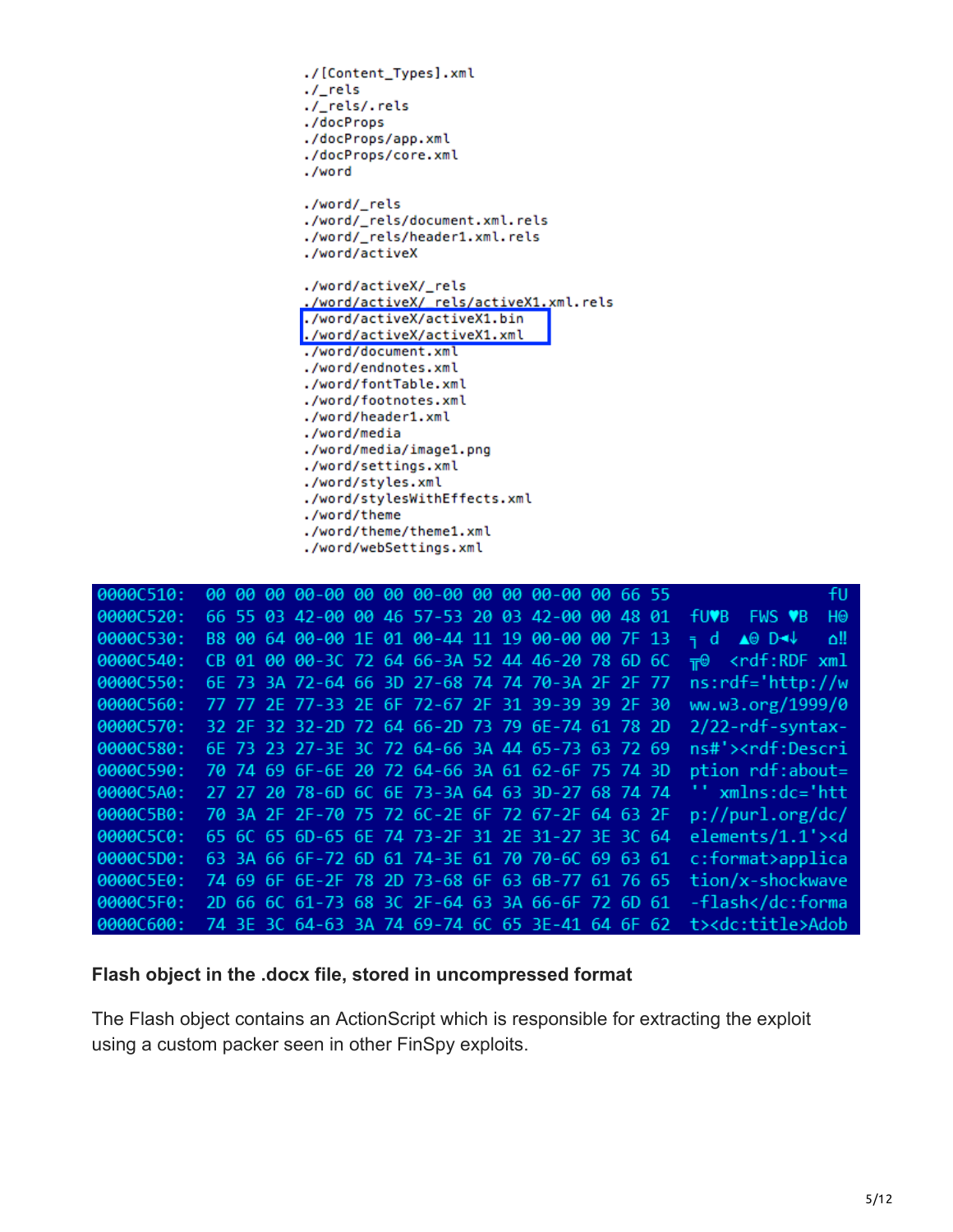

#### **Unpacking routine for SWF exploit**

The exploit is a memory corruption vulnerability that exists in the "**com.adobe.tvsdk.mediacore.BufferControlParameters**" class. If the exploit is successful, it will gain arbitrary read / write operations within memory, thus allowing it to execute a second stage shellcode.

The first stage shellcode contains an interesting NOP sled with alternative instructions, which was most likely designed in such a way to avoid detection by antivirus products looking for large NOP blocks inside flash files:

| 00000000: 9090 |                        | nop     |                                    |
|----------------|------------------------|---------|------------------------------------|
| 00000002: 91   |                        | xchg    | ecx, eax                           |
| 00000003: 91   |                        | xchg    | ecx, eax                           |
| 00000004: 9090 |                        | nop     |                                    |
| 00000006: 91   |                        | xchg    | ecx, eax                           |
| 00000007: 91   |                        | xchg    | ecx, eax                           |
| 00000008: 9090 |                        | nop     |                                    |
| 0000000A: 91   |                        | xchg    | ecx, eax                           |
| 0000000B: 91   |                        | xchg    | ecx, eax                           |
| 0000000C: 9090 |                        | nop     |                                    |
| 0000000E: 91   |                        | xchg    | ecx, eax                           |
| 0000000F: 91   |                        | xchg    | ecx, eax                           |
|                | 00000010: 81E086FFFAF2 | and     | eax, $0$ F2FAFF86; ' $\ge$ · $a'$  |
|                | 00000016: B964010000   | mov     | ecx,000000164 ; ' 0d'              |
| 0000001B: 29CC |                        | sub     | esp, ecx                           |
| 0000001D: 33D2 |                        | xor     | edx, edx                           |
| 0000001F: 87E7 |                        | xchg    | edi, esp                           |
| 00000021: 89FC |                        | mov     | esp, edi                           |
|                | 00000023: 81E0E1A3D9A3 | $1$ and | eax,0A3D9A3E1 ; ú <sup>J</sup> úß' |

NOP sled composed of 0x90 and 0x91 opcodes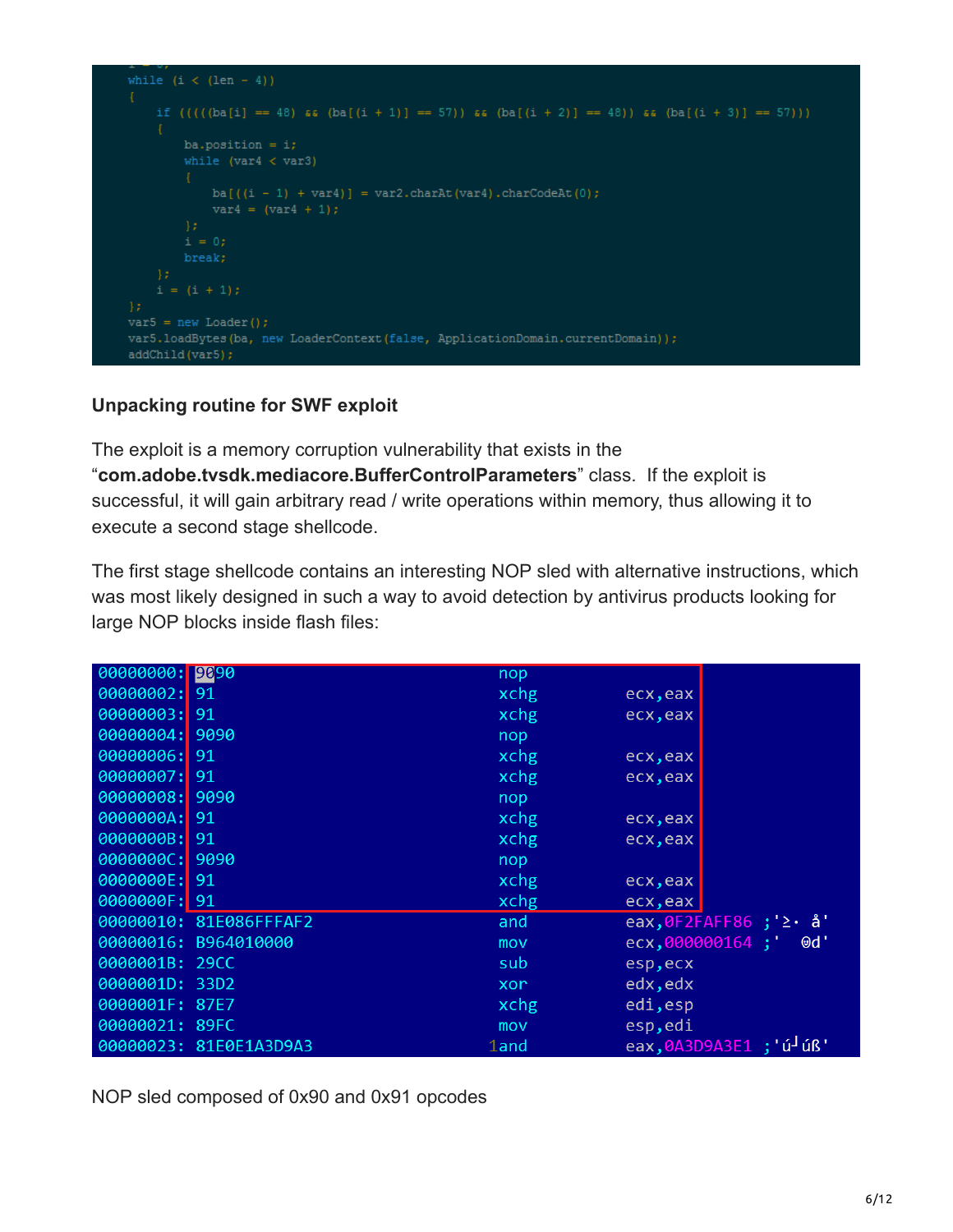The main purpose of the initial shellcode is to download second stage shellcode from hxxp://89.45.67[.]107/rss/5uzosoff0u.iaf.

| 00000000: |     |              | C1 ED 00 81-EC 30 01 00-00 33 C9 89-E7 87 E4 88 |  |                         |  |     |                   | ⊥э Бь0⊕ 3гЙч3фИ                                                                                                 |
|-----------|-----|--------------|-------------------------------------------------|--|-------------------------|--|-----|-------------------|-----------------------------------------------------------------------------------------------------------------|
| 00000010: |     |              | 0C 0F FE C1-75 F7 EB 03-44 D6 CD 33-C9 BB 00 00 |  |                         |  |     |                   | 9 <b>° +</b> подруга друг                                                                                       |
| 00000020: |     |              | 00 00 33 D2-68 31 38 B5-77 87 FF 5B-02 14 0F 00 |  |                         |  |     |                   | $3\pi h$ 18   $\theta$ 90                                                                                       |
| 00000030: |     |              | DA C1 CB 08-53 8A 1C 0F-81 C8 56 F0-1B 14 86 1C |  |                         |  |     |                   | ┌┴╦ <mark>∙</mark> ЅK∟ѻҔ╚⋁Ё←¶Ж∟                                                                                 |
| 00000040: |     |              | 3A 88 1C 0F-F6 D9 80 E9-01 F6 D9 75-DC EB 01 1E |  |                         |  |     |                   | <u>:И∟оЎ┘Ащ</u> ⊚Ў┘u—ы©▲                                                                                        |
| 00000050: |     |              | E8 1B 00 00-00 A3 C7 DE-04 63 FF A3-4A 28 AF D1 |  |                         |  |     |                   | r∦ <mark>I</mark> +c rJ(n <del>∓</del><br>Ш€                                                                    |
| 00000060: |     |              | AD 68 B0 21-F9 D4 E8 50-6B 79 DC CC-32 F2 5B 67 |  |                         |  |     |                   |                                                                                                                 |
| 00000070: |     |              | 5E 83 EE A6-BA 00 00 00-00 29 C9 C7-47 CC AB 08 |  |                         |  |     |                   | ^Гюж∥                                                                                                           |
| 00000080: |     |              | 00 00 33 DB-F6 DA 80 EA-01 F6 DA 02-0C 17       |  |                         |  |     | 8A 1C             | З <mark>∣</mark> ЎгАъ®Ўг <b>®</b> ♀҈≇К∟                                                                         |
| 00000090: |     |              | 17 86 1C 39-88 1C 17 02-1C 0F 8A 1C-1F 30       |  |                         |  |     | 1F 83             | <b>ิิ</b> Ж∟9И∟ <del>\$</del> @∟ѻҜ∟▼0▲Г                                                                         |
| 000000A0: |     |              | C6 01 FF 4F-CC 74 08 EB-04 2F 7E C7-7D EB       |  |                         |  |     | D <sub>5</sub> AC | ├℗ O╠t[•ы◆/∼╟}ы <sub>г</sub> м                                                                                  |
| 000000B0: |     |              | B4 90 D5 50-57 D8 3A 8E-DE F2 A0 AF-C5 21       |  |                         |  |     | 73 74             | ¦P <sub>r</sub> PW‡:O <mark>l</mark> ∈an†!st                                                                    |
| 00000000: |     |              | 56 E5 20 E4-9D 80 FD A7-8D C6 4C AD-07 48 1C 91 |  |                         |  |     |                   | Vx фЭА¤зН⊧Lн•H∟С                                                                                                |
| 000000D0: |     |              | 43 B1 2C EE-05 20 15 2D-3E B5 2F A8-41 7F       |  |                         |  |     | 11 BD             | С▒,ю♣ §->┤/иАо <del>⊲</del> ‼                                                                                   |
| 000000E0: |     |              | 40 4B 59 F2-B6 4C E3 1F-06 4E 60 9E-DC 85 51 85 |  |                         |  |     |                   | @KYE LyvAN`Ю EQE                                                                                                |
| 000000F0: |     |              | 4D 63 7E BB-A5 68 18 00-1D 8C FC FA-DF 94 4E AB |  |                         |  |     |                   | Мс∼╗eh↑ ↔M№-╹ФNл                                                                                                |
| 00000100: |     |              | F1 EB 45 D5-8C 01 38 46-5F B1 77 06-0A CB FA DB |  |                         |  |     |                   | ёыЕ <del>г</del> М©8F w♠⋐π - П                                                                                  |
| 00000110: |     |              | 51 87 11 CF-B6 6C F9 3D-26 68 6B C2-EF 88 15 4D |  |                         |  |     |                   | 03 <del>- ∐</del> 1 - ⊨&hk <del>⊤</del> яИ§М                                                                    |
| 00000120: |     |              | A6 14 71 AD-89 06 D2 86-DC A7 C7 1C-60 B9 A7 59 |  |                         |  |     |                   | ж¶qнЙ♠ <sub>π</sub> җ_з∥∟`╣зҮ                                                                                   |
| 00000130: |     |              | 5C A1 EE 76-F6 CD 95 E0-60 81 10 88-40 E5 6D B0 |  |                         |  |     |                   | \6юvЎ=Хр`Б►И@хт                                                                                                 |
| 00000140: |     |              | 14 CC 0A B8-47 23 F9 69-83 97 D3 D9-00 05 98 0C |  |                         |  |     |                   | <u>¶<mark>s G# .ir</mark></u> qШ +w                                                                             |
| 00000150: |     |              | 0E 32 95 84-E4 33 F5 4E-1E 39 A7 11-A2 AD 03 46 |  |                         |  |     |                   | Л2ХДФЗЇ NA93-ВНVF                                                                                               |
| 00000160: |     |              | B7 A4 67 BF-65 D0 30 0F-8F C0 10 B0-B8 AB       |  |                         |  |     | 32 31             |                                                                                                                 |
| 00000170: |     |              | FB ED 6F 0C-40 91 71 B1-AD 35 7B 98-BB          |  |                         |  |     | B6 51 F7          | √эо♀@Сq▒н5{Ш╗╢Qў                                                                                                |
| 00000180: |     | <b>EB 7D</b> | 5C CE-78 60 EE 6F-E9 D4 73 02-93 A9 2A 02       |  |                         |  |     |                   | ы}∖╬х`юощ⊑ѕӨУй*Ө                                                                                                |
| 00000190: | 65. |              | 53 2F 69-87 09 C2 F0-EB C4 D0 26-13             |  |                         |  | -20 | 59 84             | eS/i3oтЁы— <sup>11</sup> &‼,ҮД                                                                                  |
| 000001A0: |     |              | 30 2B 74 6B-39 04 8B 56-08 86 A9 51-3E E1       |  |                         |  |     | 95 E6             | 0+tk9◆ЛV•ЖйQ>сХц                                                                                                |
| 000001B0: | AR. | 68           | 1E 5C-CA 76 48 2C-7D FB C9 9F-2C 92 87 0A       |  |                         |  |     |                   | лһ <b>д</b> ∖╩ѵН, }√ <mark>╔</mark> Я,ТЗ⊠                                                                       |
| 000001C0: |     |              | 68 DC 0D 62-DB                                  |  | 34 A3 60-26 FA 02 1D-3B |  | 56  | 37 9E             | h <b>_</b> , Ւb <mark> </mark> 4г`& - ֎⊖ ; V7Ю                                                                  |
| 000001D0: |     |              | C8 5B 06 83-40 F8 F9 72-2C FC 97 4D-B7 90 A0 5D |  |                         |  |     |                   | $\mathbb{E}[\text{A}\text{F@}^{\text{o}}\cdot\text{r},\text{N}^{\text{g}}\text{H}\text{M}_{\text{H}}\text{Pa}]$ |
| 000001E0: |     |              | 80 DD 2C 27-2D 21 FC 86-3F A7 2A BE-76 DA AA 02 |  |                         |  |     |                   | '-!№Ж?з <sup>*-</sup> ∨гк⊌<br>AI,                                                                               |

#### **Second stage shellcode**

The second stage shellcode will then perform the following actions:

- 1. Download the final payload (FinSpy) from hxxp://89.45.67[.]107/rss/mo.exe
- 2. Download a lure document to display to the victim from the same IP
- 3. Execute the payload and display the lure document

## **Payload – mo.exe**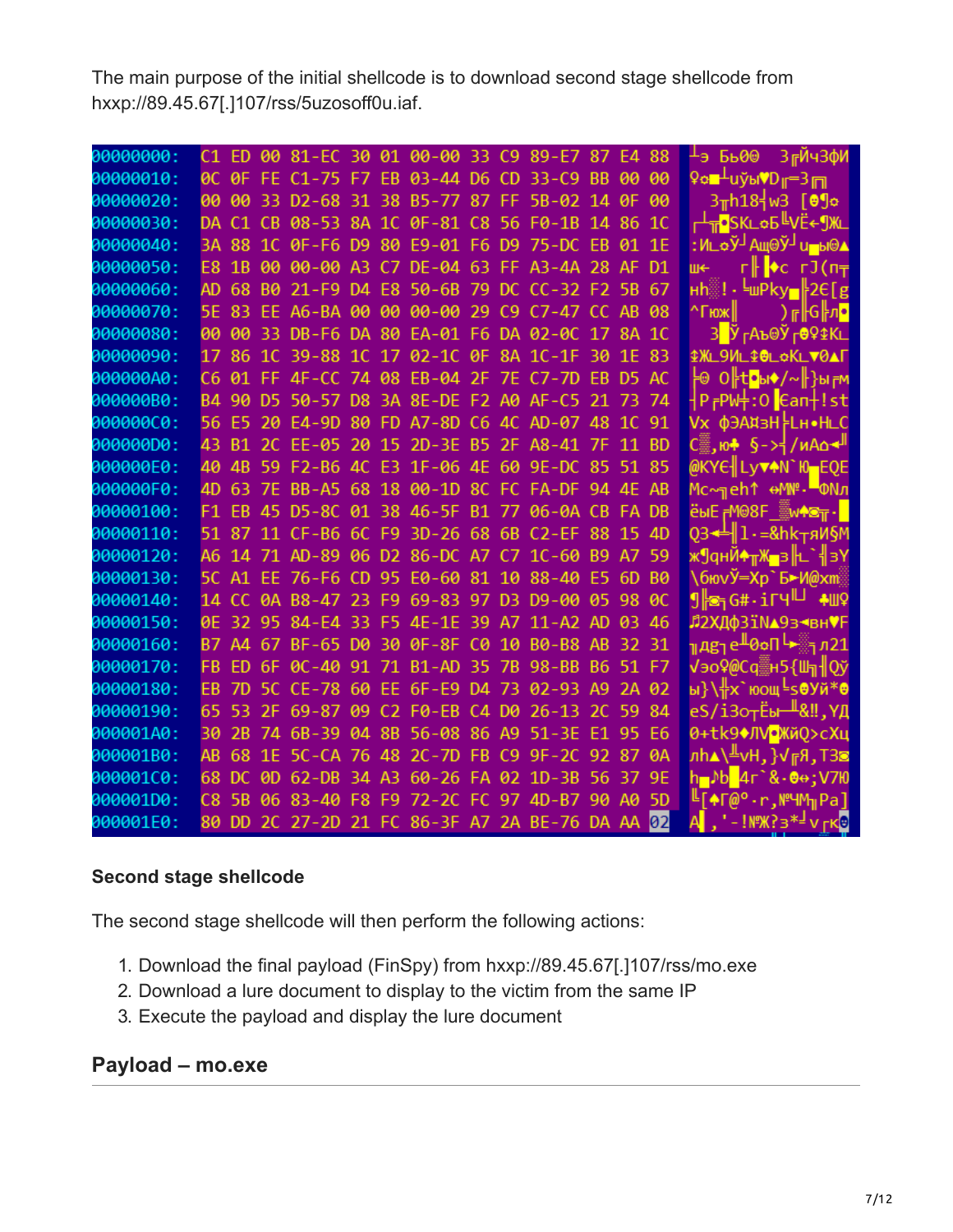As mentioned earlier, the "mo.exe" payload (MD5: 4a49135d2ecc07085a8b7c5925a36c0a) is the newest version of FinSpy malware, typically sold to nation states and other law enforcement agencies to use in lawful surveillance operations. This newer variant has made it especially difficult for researchers to analyze the malware due to many added anti-analysis techniques, to include a custom packer and virtual machine to execute code.

The PCODE of the virtual machine is packed with the aplib packer.



#### **Part of packed VM PCODE**

After unpacking, the PCODE it will look like the following: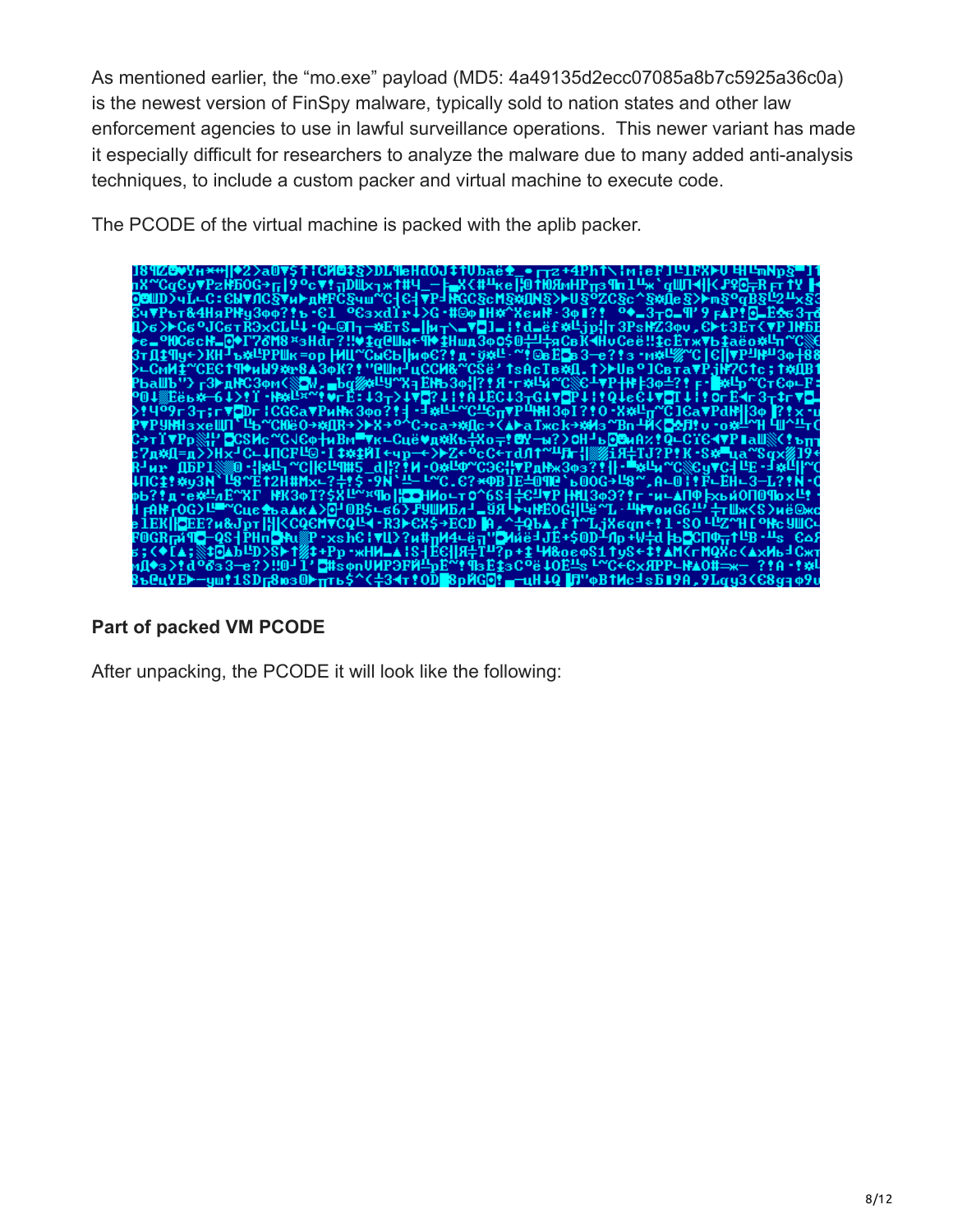| 00000000:        |                      |     | 30 14 5A 00-03 59 AD 2A-1D 59 AD 2A-1D 59 |     |     |                 |             |           |                          |     | AD. | 28 | NNZ ♥Yn*↔Yn*↔Yn*                                                                 |
|------------------|----------------------|-----|-------------------------------------------|-----|-----|-----------------|-------------|-----------|--------------------------|-----|-----|----|----------------------------------------------------------------------------------|
| 00000010:        | 59.<br>1 D.          |     | $AD 2A-1D 59$                             |     |     | AD 2A-3E AO 5A  |             |           | $00-1F$                  | 59  | AD. | 2A | +Yn*+Yn*>aZ \Yn*                                                                 |
| 00000020:        | 59<br>18             | AD. | $2A-1D$                                   | -59 |     | $AD$ $2A-1D$ 59 |             | AD.       | $2A-1D$                  | 59  | AD. | 2A | ↑Yn*+Yn*+Yn*+Yn*                                                                 |
| 00000030:        | 43<br>A0             | 58  | $00 - 02$                                 | -59 | AD. | $2A-155$        |             | AD        | $2A-1D$                  | -59 | AD. | 2A | СаZ @Yн*§Yн*+Yн*                                                                 |
| 00000040:        | 59<br>1 D            | AD  | $2A-1D$                                   | -59 | AD. | $2A-4C$         | -A0         | <b>5A</b> | $00 - 14$                | 59  | AD. | 2A | <u>фУн*фУн*LaZ ¶Yн*</u>                                                          |
| 00000050:        | 59<br>1D.            | AD  | $2A-1D$                                   | 59  | AD. | $2A-1D$ 59      |             | AD.       | $2A-1D$                  | -59 | AD. | 2A | <sub>₩</sub> ү <sub>н</sub> ж₩ү <sub>н</sub> ж₩ү <sub>н</sub> ж₩ү <sub>н</sub> ж |
| 00000060:        | A <sub>0</sub><br>4F | 58  | $00 - 12$                                 | 59  | AD. | $2A-1D59$       |             | AD.       | $2A-1D$                  | 59  | AD. | 2A | ОаZ #Yн**Yн**Yн*                                                                 |
| 00000070:        | 59<br>1D             | AD  | $2A-1D$                                   | 59  | AD. | $2A-61$         | $\sqrt{14}$ | <b>5A</b> | $00 - 06$                | 5F  | AD  | 2A | <del>«Ун∗«Ун∗а</del> ¶ℤ ♠ н∗                                                     |
| 00000080:        | 59<br>DA             | 7A  | $2B-1D$                                   | 59  | AD. | $2A-1D59$       |             | AD.       | $2A-1D$                  | 59  | AD  | 2A | ┲┸╝ <del>╈╕┪╝╗╝╗╝╗╝╕</del>                                                       |
| 00000090:        | 68<br>14             | 58  | 00-06                                     | 5C  | AC. | $2A - A5 59$    |             | 5D        | $2B-1D$                  | 59  | AD  | 2A | h¶Z <del>\$</del> ∖m*eY]+⇔Yn*                                                    |
| <b>OOOOOOAO:</b> | 59<br>1 D            | AD  | $20 - 1D$                                 | 59  | AD. | $2A-6C$ 14      |             | <b>5A</b> | 00-06                    | 58  | AD  | 2A |                                                                                  |
| 000000B0:        | 59<br>D4             | AD  | 2A-1D                                     | 59  | AD. | $2A-1D$ 59      |             | AD.       | $2A-1D$                  | 59  | AD  | 2A | <u>Нұн∗фұн∗фұн∗фұн</u> ∗                                                         |
| 000000000:       | 6 D.<br>-14          | 58  | 00-06                                     | 58  | AD. | $2A-DF$ 5D      |             | AD.       | $2A-1D$                  | 59  | AD  | 2A | m¶Z <del>\$</del> Zh* ]n*+Yn*                                                    |
| 000000D0:        | 59<br>1 D            | AD  | $2A-1D$                                   | 59  | AD  | $2A-75$         | 14          | <b>5A</b> | $00 - 06$                | 58  | AD  | 2A | <u>фУн*фУн*и¶Z ФХн*</u>                                                          |
| 000000E0:        | 7D.<br>59            | AD  | $20 - 1D$                                 | 59  | AD  | $2A-1D$ 59      |             | AD.       | $2A-1D$                  | 59  | AD  | 2A | }Yн <del>×∾</del> Yн <del>×∾</del> Yн <del>×∾</del> Yн*                          |
| 000000F0:        | 7E<br>14             | 58  | 00-06                                     | 5B  | AD  | $2A-2E$         | 90          | AD        | $2A-1D$                  | 59  | AD  | 2A | ~¶Z ♠[н*.Рн*+Чн*                                                                 |
| 00000100:        | 59<br>1 D            | AD  | $2A-1D$                                   | 59  | AD  | $2A-85$         | -14         | <b>5A</b> | $00 - 06$                | 5F  | AD  | 2A | ++Yн*++Yн*Е¶Z ♠ н*                                                               |
| 00000110:        | 9C.<br><b>BO</b>     | AD  | $AD-98$                                   | DE  | AD  | $2A-1D59$       |             | AD.       | $2A-1D$                  | 59  | AD  | 2A | Ь▒ннШ <mark>н**Ун**Ун*</mark>                                                    |
| 00000120:        | 86.<br>14            | 58  | $00 - 10$                                 | 59  | AD  | 2A-1C 59        |             | AD.       | $2A-1D$                  | 59  | AD  | 2A | Ж¶ℤ ┝Yн*⊏Yн*+Yн*                                                                 |
| 00000130:        | 59<br>1 D            | AD  | 2A-1D                                     | 59  | AD  | $2A-55$         | AO          | 58        | $00-0E$                  | 59  | AD  | 2A | +Чн*+Чн*UaZ ЛЧн*                                                                 |
| <b>00000140:</b> | 59<br>1 D            | AD  | 2A-1D                                     | 59  | AD  | $20 - 1D$       | -59         | AD.       | $2A-1D$                  | 59  | AD  | 2A | ₩YH <del>*</del> ₩YH <del>*₩</del> YH <del>*₩</del> YH*                          |
| 00000150:        | 8F<br>14             | 58  | 00-06                                     | 5Ρ  | AD  | 2A-9C A8        |             | 83        | $36 - 1F$                | 44  | AD  | 2A | ПЧИ Ф н*БиГ6∀Дн*                                                                 |
| 00000160:        | 59<br>1 D            | AD  | 2A-1D                                     | 59  | AD  | $2A-9B$         | 14          | 58        | $00 - 10$                | 59  | AD  | 2A | ₩Yn*₩Yn*P¶Z ▶Yn*                                                                 |
| 00000170:        | 59<br>1C             | AD  | 2A-1D                                     | 59  | AD  | $2A-1D$         | -59         | AD        | $2A-1D$                  | 59  | AD  | 2A | <sub>┖</sub> ╿╖╳┅╵╷╳┅╵╷                                                          |
| 00000180:        | 57<br>AO             | 58  | 00-0E                                     | 59  | AD  | $2A-1D59$       |             | AD        | $2A-1D$                  | 59  | AD  | 2A | WaZ ЛYн*⇔Yн*⇔Yн*                                                                 |
| 00000190:        | 59<br>1 D            | AD  | 2A-1D                                     | 59  | AD  | $20 - 91$       | 14          | 5A        | $00 - 06$                | 5Ρ  | AD  | 2A | <del>о</del> Чи <del>хо</del> Чи*С¶Z <del>Ф</del> и*                             |
| 000001A0:        | 98<br>9C             | EC  | 27-F0                                     | 55  | AD  | 2A-1D           | -59         | AD        | $2A-1D$                  | 59  | AD  | 2Α | ЫШь'ЕUн*⇔Yн*⇔Yн*                                                                 |
| 000001B0:        | 95<br>14             | 5Α  | 00-10                                     | 59  | AD  | 2A-1C 59        |             | AD        | $2A-1D$                  | 59  | AD  | 2Α | X¶Z ⊫Yn*∟Yn*⇔Yn*                                                                 |
| 000001C0:        | 59<br>1 D            | AD  | 2A-1D                                     | 59  | AD  | $2A-5E$         | A0          | 5A        | $00-0E$                  | 59  | AD  | 2A | +Чн*+Чн*^аZ ЛЧн*                                                                 |
| 000001D0:        | 1 D<br>59            | AD  | 2A-1D                                     | 59  | AD  | 2A-1D           | 59          | AD        | $20 - 1D$                | 59  | AD  | 2A | <sub>₩</sub> ү <sub>н</sub> жнү <sub>н</sub> жнү <sub>н</sub> жнү <sub>н</sub> ж |
| 000001E0:        | 9A<br>14             | 58  | 00-06                                     | 5F  | AD  | $2A-9C$         | B0          | A7.       | $D0-E9$                  | 5C  | AD  | 2Α | Ъ¶Z <del>Ф</del> _н*Ь▒з╨щ∖н*                                                     |
| 000001F0:        | 59<br>1 D            | AD  | 2A-1D                                     | 59  | AD  | $2A-43$         | 14          | 58        | $00 - 10$                | 59  | AD  | 2A | +Ун*+Ун*г¶Z ▶Yн*                                                                 |
| 00000200:        | 59<br>1C             | AD  | 2A-1D                                     | 59  | AD  | 2A-1D           | -59         | AD.       | $2A-1D$                  | 59  | AD  | 2A | <sub>┖</sub> ╿╖╳┅╵╷╳┅╵╷                                                          |
| 00000210:        | 67<br>AO             | 5Α  | 00-0E                                     | 59  | AD  | $2A-1D59$       |             | AD        | $2A-1D$                  | 59  | AD  | 2A | gaZ Љун <del>×о</del> ун <del>×о</del> ун∗                                       |
| 00000220:        | 1 D<br>59            | AD  | 2A-1D                                     | 59  | AD  | $2A - AA$       | -14         | 5A        | $00 - 10$                | 59  | AD  | 2A | ₩Yн <del>×∪</del> Yн*к¶Z ▶Yн*                                                    |
| 00000230:        | 19<br>59             | AD  | $2A-1D$                                   | 59  | AD  | $2A-1D59$       |             | AD.       | $2A-1D$                  | 59  | AD  | 2A | <sub>╈</sub> ┰┰╒╈╈╂┢ <del>⋇</del>                                                |
| 00000240:        | 6F<br>AO.            | 5A. | $00-12$ 59                                |     | AD. |                 |             |           | $2A-1B$ 59 AD $2A-1D$ 59 |     | AD. | 2A | оаZ ‡Yн*←Yн*⇔Yн*                                                                 |

#### **Unpacked PCODE**

After unpacking the virtual machine PCODE is then decrypted:

| 000000000 | 40  | 4D. | F7. |           |     |    | 2A-1E 00 00 00-00 00 |               | - 00 | 00-00        | - 00 | -00 | -00 | ⊔Мў*≜                 |          |
|-----------|-----|-----|-----|-----------|-----|----|----------------------|---------------|------|--------------|------|-----|-----|-----------------------|----------|
| 00000010: | 00  | 00  | 00  | $00 - 00$ | 00  | 00 | $00 - 23$            | -F9           |      | F7 2A-02     | mm   | 00  | 00  |                       | # • ÿ*B  |
| 00000020: | 05  | 00  | 00  | $00 - 00$ | 00  | 00 | $00 - 00$            | 00            | 00   | $00 - 00$    | 00   | 00  | 00  | ٠                     |          |
| 00000030: | 5Ε  | F9. | F7. | $2A-1F$   | 00  | 00 | $00 - 08$            | 00            | 00   | $00 - 00$    | 00   | 00  | 00  | 4.947                 | ۰        |
| 00000040: | 00  | 00  | 00  | $00 - 00$ | 00  | 00 | $00 - 51$            | F9            |      | $F224-09$    | mm   | mm  | 00  |                       | Q∙ÿ∗o    |
| 00000050: | 00  | 00  | 00  | $00 - 00$ | 00  | 00 | $00 - 00$            | 00            | 00   | $00 - 00$    | 00   | mm  | 00  |                       |          |
| 00000060: | 52. | F9. | F7. | $2A-0F$   | 00  | 00 | $00 - 00$            | 00            | 00   | $00 - 00$    | 00   | 00  | 00  | R-ÿ**                 |          |
| 00000070: | 00  | 00  | 00  | $00 - 00$ | 00  | 00 | $00-7C$              | 4D            |      | $F2 2A-1B$   | 06   | 00  | 00  |                       | IMg*++   |
| 00000080: | C7  | 00  | D7. | $01 - 00$ | 00  | 00 | $00 - 00$            | 00            | 00   | $00 - 00$    | 00   | 00  | 00  | $   \cdot   $         |          |
| 00000090: | 75  | 4D  |     | F7 2A-1B  | -05 | 01 | $00 - B8$            | 00            | FO   | $01 - 00$    | 00   | 00  | 00  | $u$ Mÿ $\ast$ 40 a E0 |          |
| 000000A0: | 00  | 00  | 00  | $00 - 00$ | 00  | 00 | $00 - 71$            | 4D            |      | $F2 2A-1B$   | 01   | 00  | 00  |                       | qMÿ∗←©   |
| 000000B0: | C9. | 00  | 00  | $00 - 00$ | 00  | 00 | $00 - 00$            | 00            | 00   | $00 - 00$    | 00   | 00  | 00  | 6                     |          |
| 000000C0: | 70  | 4D  | F7. | $2A-1B$   | 03  | 00 | $00-C2$              | $\mathbf{04}$ | 00   | $00 - 00$    | 00   | 00  | 00  | pMÿ∗∈♥                | ᠇♥       |
| 000000D0: | 00  | 00  | 00  | $00 - 00$ | 00  | 00 | $00 - 68$            | 4D            |      | $F2 2A-1B$   | 01   | 00  | 00  |                       | hMÿ∗←©   |
| 000000E0: | 60  | 00  | 00  | $00 - 00$ | 00  | 00 | $00 - 00$            | 00            | 00   | $00 - 00$    | 00   | mm  | 00  |                       |          |
| 000000F0: | 63  | 4D  |     | F7 2A-1B  | 02  | 00 | $00 - 33$            | C9            | 00   | $00 - 00$    | 00   | 00  | 00  | сМў∗∈⊠                | 3 मि     |
| 00000100: | 00  | 00  | 00  | $00 - 00$ | 00  | 00 | $00 - 98$            | 4D            |      | $F2 2A-1B$   | -06  | mm  | 00  |                       | WMÿ∗←∳   |
| 00000110: | 81  | E9  | 00  | $87 - 85$ | -87 | 00 | $00 - 00$            | 00            | 00   | $00 - 00$    | 00   | 00  | 00  | Бш 3ЕЗ                |          |
| 00000120: | 9 B | 4D  | F7. | $2A-0D$   | 00  | 00 | $00 - 01$            | 00            | 00   | $00 - 00$    | 00   | mm  | 00  | ЫMğ∗₽                 | Θ        |
| 00000130: | 00  | 00  | 00  | $00 - 00$ | 00  | 00 | $00 - 48$            | F9            |      | $F2 20 - 13$ | 00   | 00  | 00  |                       | H - ÿ*!! |
| 00000140: | 00  | 00  | 00  | $00 - 00$ | 00  | 00 | $00 - 00$            | 00            | 00   | $00 - 00$    | mm   | 面面  | 00  |                       |          |
| 00000150: | 92. | 4D  | F7. | $2A-1B$   | 06  | 00 | $00 - 81$            | F1            |      | $2E$ 1C-02   | -1 D | 00  | 00  | TMỹ*←≜                | Бё.∟Ө+   |
| 00000160: | 00  | 00  | 00  | $00 - 00$ | 00  | 00 | $00 - 8D$            | 4D            |      | $F2 2A-0D$   | 00   | mm  | 00  |                       | HMÿ∗J    |
| 00000170: | 01  | 00  | 00  | $00 - 00$ | 00  | 00 | $00 - 00$            | 00            | 00   | $00 - 00$    | 00   | 00  | 00  | Θ                     |          |
| 00000180: | 4A  | F9  | F7. | $20 - 13$ | 00  | 00 | $00 - 00$            | 00            | 00   | 00-00        | 00   | 00  | 00  | $J - ij*!!$           | -----    |
|           |     |     |     |           |     |    |                      |               |      |              |      |     |     |                       |          |

#### **Decrypted VM PCODE**

The custom virtual machine supports a total of 34 instructions: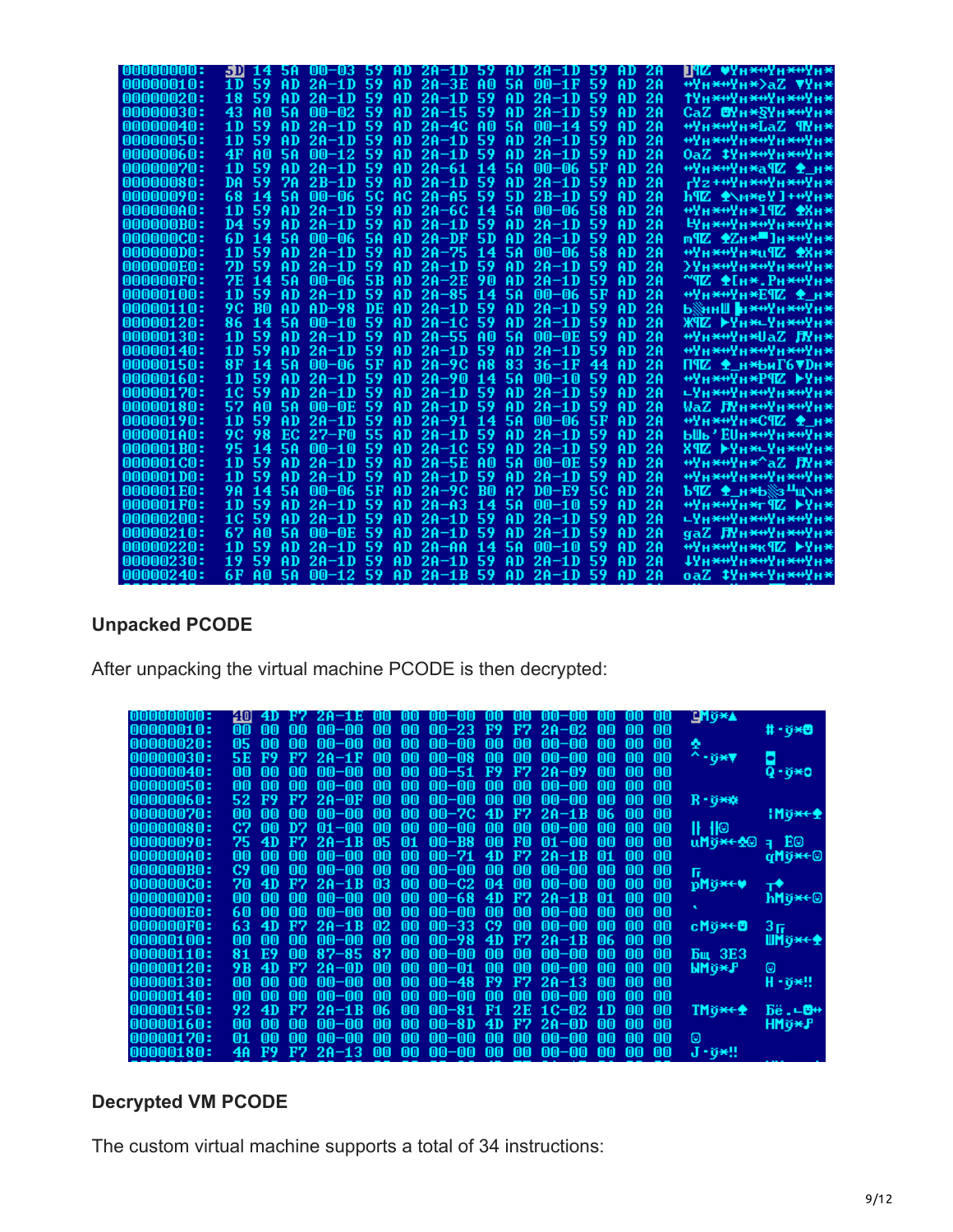|  | 1b 06 00 00 31 f1 2e 1c 02 1d 00 00 00 00 00 00 00 00 00 00 |  |  |  |  |  |  |  |  | <b>VM</b> opcode with |
|--|-------------------------------------------------------------|--|--|--|--|--|--|--|--|-----------------------|
|  |                                                             |  |  |  |  |  |  |  |  |                       |
|  |                                                             |  |  |  |  |  |  |  |  | length                |
|  | 1b 06 00 00 81 c1 41 0d ed 0c 00 00 00 00 00 00 00 00 00 00 |  |  |  |  |  |  |  |  |                       |
|  |                                                             |  |  |  |  |  |  |  |  | <b>VM</b> instruction |
|  |                                                             |  |  |  |  |  |  |  |  |                       |
|  | 1b 06 00 00 81 e9 0a fa f4 05 00 00 00 00 00 00 00 00 00 00 |  |  |  |  |  |  |  |  | <b>parameter</b>      |
|  |                                                             |  |  |  |  |  |  |  |  |                       |
|  |                                                             |  |  |  |  |  |  |  |  |                       |

#### **Example of parsed PCODE**

In this example, the "1b" instruction is responsible for executing native code that is specified in parameter field.

Once the payload is successfully executed, it will proceed to copy files to the following locations:

- C:\ProgramData\ManagerApp\AdapterTroubleshooter.exe
- C:\ProgramData\ManagerApp\15b937.cab
- C:\ProgramData\ManagerApp\install.cab
- C:\ProgramData\ManagerApp\msvcr90.dll
- C:\ProgramData\ManagerApp\d3d9.dll

The "AdapterTroubleshooter.exe" file is a legitimate binary which is leveraged to use the famous DLL search order hijacking technique. The "d3d9.dll" file is malicious and is loaded into memory by the legit binary upon execution. Once loaded, the DLL will then inject FinSpy into the Winlogon process.

|              |                  |       |        | %s%02d%02dUTC%s %s????????*%s %d     |      | N/A Audio Recording WebCam Recording Screenshot Rec                                        |      |        |       |                                             |                |
|--------------|------------------|-------|--------|--------------------------------------|------|--------------------------------------------------------------------------------------------|------|--------|-------|---------------------------------------------|----------------|
|              | Recording        |       |        |                                      |      | Skype File Transfer Recording Changed File Recording Deleted File Recording                |      |        |       |                                             |                |
|              |                  |       |        |                                      |      | Accessed File Recording Forensics Recording VoIP File Recording MouseClicks File Recording |      |        |       |                                             |                |
|              |                  |       |        |                                      |      | Recording Email File Recording MIFI File Recording RemovableMedia File Recording           |      |        |       |                                             | Passy          |
|              |                  |       |        |                                      |      | C.dat.\%02X.dat gdiplus.dll shell32.dll shell32.dll firmware.bin 6lobal\Debug.             |      |        |       |                                             |                |
| $\mathbf{1}$ |                  |       |        | System\CurrentControlSet\Services\%s |      |                                                                                            |      |        |       | %S\Enum %s\Security %s\Parameters. \\.\%c:\ |                |
|              |                  |       |        |                                      |      | Software\Microsoft\Windows\CurrentVersion\Run                                              |      |        |       | rund1132                                    | $\lambda$ . In |
| ogg          | .wma             | .mp3  | . wmv  | .mp4                                 | .ogv | .mpeg                                                                                      | mpg  | .avi - | .bz2  | .ari                                        | .ran           |
| peg          | $\overline{npg}$ | .pdf  | .rtf - | .otp                                 | .odp | .ots                                                                                       | .ods | .ott   | .odt  | .xsn                                        | .xsf           |
| sm           | .potx            | .potm | .ppt - | .ost                                 | .one | .esa                                                                                       | .grv | . gfs  | .dotx | .dotm                                       | . docx         |

#### **Part of injected code in winlogon process**

The payload calls out to three C2 servers for further control and exfiltration of data. We have observed two of them used in the past with other FinSpy payloads. Most recently one of these C2 servers was used together with CVE-2017-8759 in the attacks reported by FireEye in September 2017. These IPs and other previous samples tie closely to the BlackOasis APT cluster of FinSpy activity.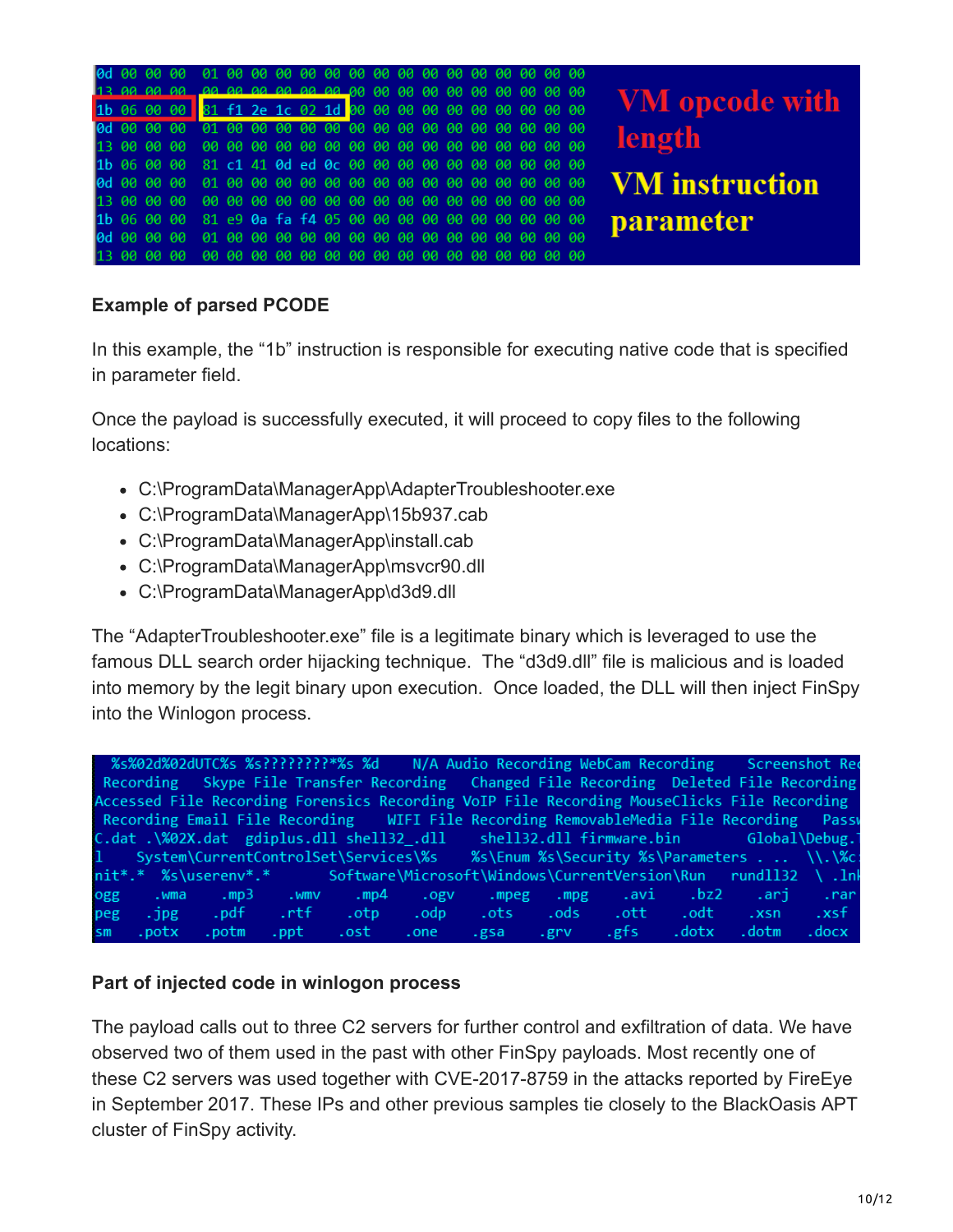## **Targeting and Victims**

BlackOasis' interests span a wide gamut of figures involved in Middle Eastern politics and verticals disproportionately relevant to the region. This includes prominent figures in the United Nations, opposition bloggers and activists, and regional news correspondents. During 2016, we observed a heavy interest in Angola, exemplified by lure documents indicating targets with suspected ties to oil, money laundering, and other illicit activities. There is also an interest in international activists and think tanks.

Victims of BlackOasis have been observed in the following countries: Russia, Iraq, Afghanistan, Nigeria, Libya, Jordan, Tunisia, Saudi Arabia, Iran, Netherlands, Bahrain, United Kingdom and Angola.

## **Conclusions**

We estimate that the attack on HackingTeam in mid-2015 left a gap on the market for surveillance tools, which is now being filled by other companies. One of these is FinFisher with their suite of tools.

We believe the number of attacks relying on FinFisher software, supported by zero day exploits such as the ones described here will continue to grow.

What does it mean for everyone and how to defend against such attacks, including zero-day exploits?

For CVE-2017-11292 and other similar vulnerabilities, one can use [the killbit](https://answers.microsoft.com/en-us/windows/forum/windows_8-update/flashplayer-updates/cd258a3f-cd87-4ea9-bdb6-074d06ad491e?auth=1) for Flash within their organizations to disable it in any applications that respect it. Unfortunately, doing this system-wide is not easily done, as Flash objects can be loaded in applications that potentially do not follow the killbit. Additionally, this may break any other necessary resources that rely on Flash and of course, it will not protect against exploits for other third party software.

Deploying a multi-layered approach including access policies, anti-virus, network monitoring and allowlisting can help ensure customers are protected against threats such as this. Users of Kaspersky products are protected as well against this threat by one of the following detections:

- PDM:Exploit.Win32.Generic
- HEUR:Exploit.SWF.Generic
- HEUR: Exploit. MSOffice. Generic

More information about BlackOasis APT is available to customers of Kaspersky Intelligence Reporting Service. Contact: [intelreports@kaspersky.com](http://10.10.0.46/mailto:intelreports@kaspersky.com)

## **Acknowledgements**